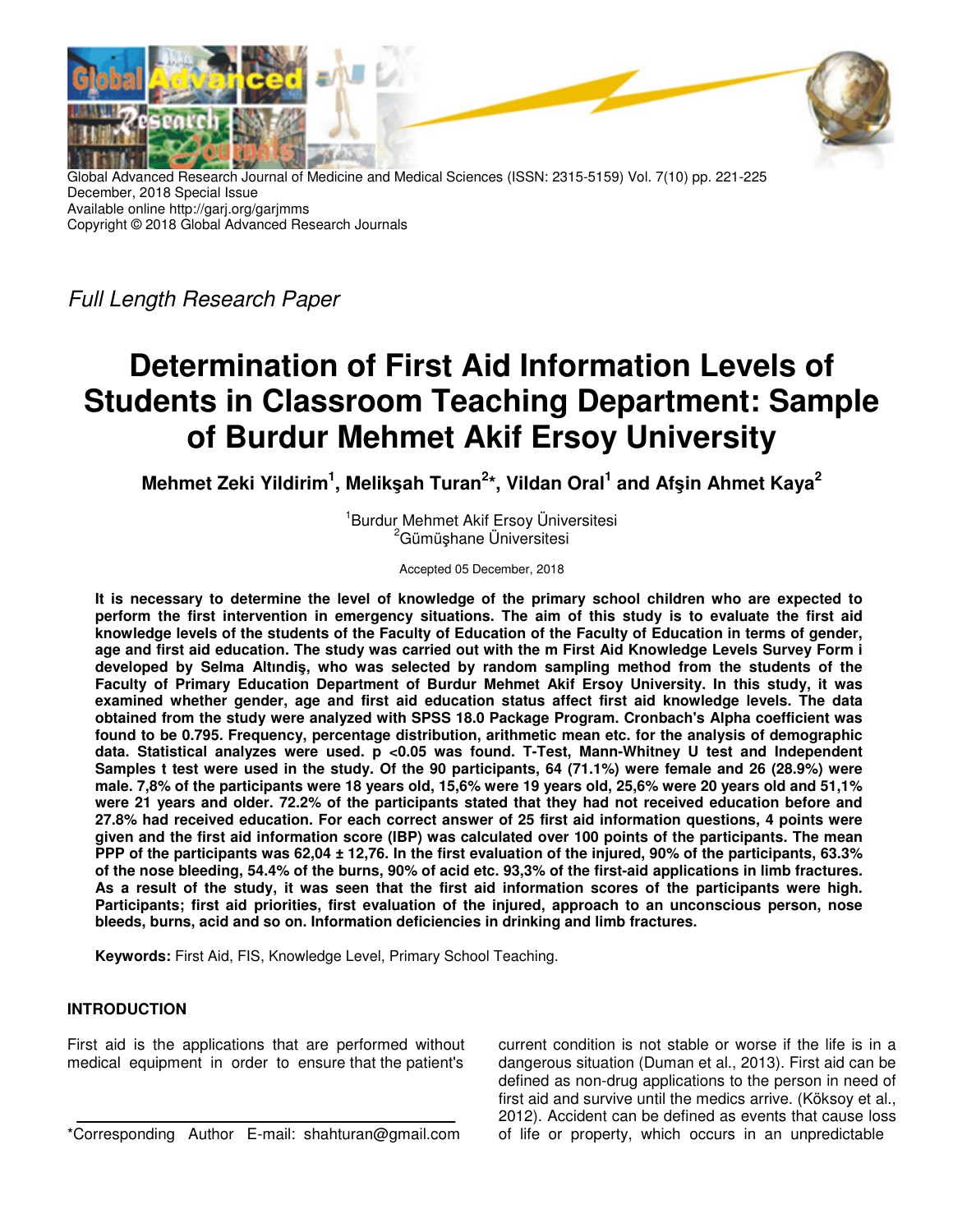period that develops beyond the wishes and will of the individual. Causes of accidents; negligence, ignorance, flurry, chaos, mayhem, panic can be (Duman et al., 2013). Accidents are common in everyday life. Each year, 875 thousand children in the group under the age of 18 died as a result of injury. In addition, 95% of these deaths were observed in countries with low and middle level countries (www.apps.who.int, 2018). In a study conducted by Cemal Hüseyin Güvercin in 2004, the cause of death of children in the 7-14 age groups in many countries has been identified as accidents at school. The impact on mortality of these accidents, while in other countries in the range of 20-60% of children in the 5-14 age group in Turkey is predicted to influence the death of 22% (Erkan and Göz, 2006). Children are more susceptible to accidents due to their behavioral and developmental qualities as well as their physiological development as they are not aware of the dangers around them, they are more mobile than adults (Peden et al., 2018). It is necessary to determine the level of knowledge of the primary school children who are expected to perform the first intervention in emergency situations.

Studies related to first aid knowledge level are important in terms of determining the educational needs of the population they represent about first aid. In the Turkish literature, there are studies conducted in different groups such as students, pharmacists, auxiliary health personnel, taxi drivers, police officers about first aid knowledge level. One of the most important of these groups is the need to determine the level of knowledge of the primary school children who are expected to make the first intervention in the emergency situations.

## **MATERIALS AND METHOD**

The aim of this study was to determine the knowledge level of first-class students in Burdur Mehmet Akif Ersoy University Faculty of Education. Our descriptive study is to evaluate the first aid knowledge levels of the students of the Faculty of Education of the Faculty of Education in terms of the variables of gender, age and first aid education.

By taking the informed volunteer form, the researcher has completed the questionnaire itself. Before the study was started, necessary permissions were obtained for the study.

The study was carried out with the m First Aid Knowledge Levels Survey Form i developed by Selma Altındiş, who was selected by random sampling method from the students of the Faculty of Primary Education Department of Burdur Mehmet Akif Ersoy University. In this study, it was examined whether gender, age and first aid education status affect first aid knowledge levels. The data obtained from the study were analyzed by SPSS 21.0 Package Program. Frequency, percentage distribution, arithmetic means etc. for the analysis of demographic data. Statistical analyzes were used. T-Test, Mann-Whitney U test and Independent Samples t test were used in the study. P value of  $p$  <0.05 was considered statistically significant.

## **FINDINGS**

The research group consisted of 90 students who accepted to participate in the study and completed the questionnaire form. The Cronbach's Alpha coefficient of study was found to be 0,795 and was considered reliable.

| Gender                           | N  | %    |  |  |
|----------------------------------|----|------|--|--|
| Male                             | 26 | 28,9 |  |  |
| Female                           | 64 | 71,1 |  |  |
| Age                              | N  | ℅    |  |  |
| 18                               | 7  | 7,8  |  |  |
| 19                               | 14 | 15,6 |  |  |
| 20                               | 23 | 25,6 |  |  |
| $21+$                            | 46 | 51,1 |  |  |
| <b>First Aid Training Status</b> | N  | %    |  |  |
| Yes                              | 25 | 27.8 |  |  |
| No                               | 65 | 72.2 |  |  |
| <b>Total</b>                     | 90 | 100  |  |  |

**Table 1.** Demographic Features

71.1% of the participants were female and 28.9% were male. 7,8% of the participants were 18 years old, 15,6% were 19 years old, 25,6% were 20 years old and 51,1% were 21 years and older. 72.2% of the participants stated that they had not received education before and 27.8% had received education. (Table 1)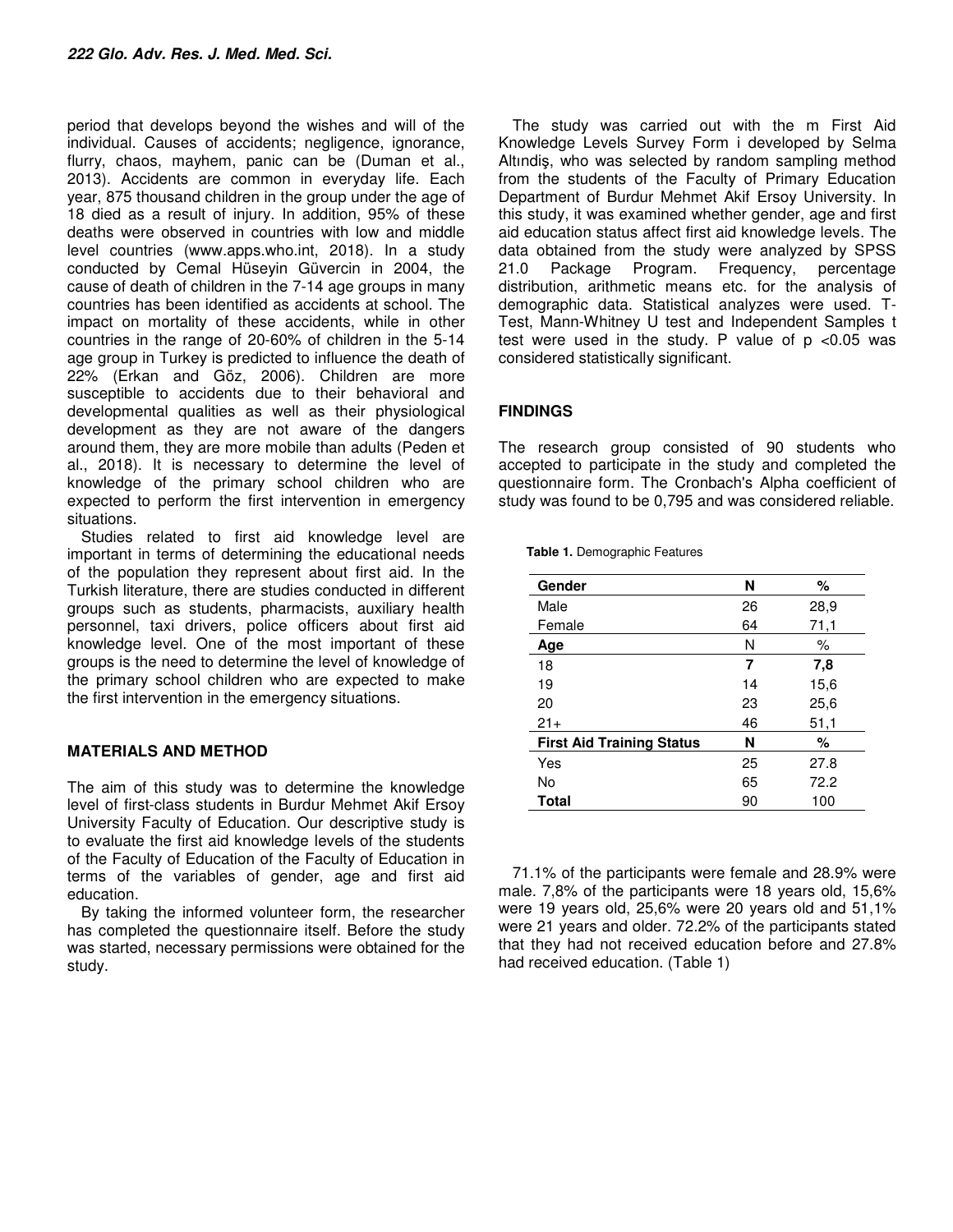#### **Table 2.** First Aid Knowledge Level Evaluation Form

|                | <b>First Aid Knowledge Level</b>                                                                                                                                          | D  |      | Y                |      | B                |      |
|----------------|---------------------------------------------------------------------------------------------------------------------------------------------------------------------------|----|------|------------------|------|------------------|------|
|                |                                                                                                                                                                           | N  | %    | N                | %    | N                | $\%$ |
| 1              | First aid at the scene, without medical equipment and tools, but without the<br>possibility of drug-free intervention.                                                    | 86 | 95,6 | $\overline{2}$   | 2,2  | $\overline{c}$   | 2,2  |
| $\mathbf{2}$   | If a foreign body is submerged in the eye, the body must be removed<br>immediately.                                                                                       | 18 | 20   | 55               | 61,1 | 17               | 18,9 |
| 3              | 155 telephone numbers are requested in order to deliver the patient or the<br>wounded to the nearest health facility.                                                     | 3  | 3,3  | 83               | 92,2 | 4                | 4,4  |
| 4              | The cardiac arrest should be interrupted within the first 5 minutes.                                                                                                      | 54 | 60   | 8                | 8,9  | 28               | 31,1 |
| 5              | To stop the bleeding, the bleeding area is covered with a clean cloth and<br>pressure is applied to the wound.                                                            | 86 | 95,6 | $\mathbf{1}$     | 1,1  | 3                | 3,3  |
| 6              | Nose wings are applied for 5 minutes by leaning backwards.                                                                                                                | 44 | 48,9 | 33               | 36,7 | 13               | 14,4 |
| $\overline{7}$ | A person who has fainted is tried to be seduced by being slapped first.                                                                                                   | 15 | 16,7 | 66               | 73,3 | $\boldsymbol{9}$ | 10   |
| 8              | When a foreign body is inserted into the abdomen, the foreign body should be<br>removed from the area immediately and pressure should be applied to the<br>bleeding area. | 13 | 14,4 | 65               | 72,2 | 12               | 13,3 |
| 9              | In case of accidental burns, substances such as medication or burn ointment<br>should be applied immediately on the burned area.                                          | 31 | 34,4 | 41               | 45,6 | 18               | 20   |
| 10             | To stop the bleeding, the bleeding area should first be cleaned with cologne or<br>tincture.                                                                              | 22 | 24,4 | 53               | 58,8 | 15               | 16,7 |
| 11             | As a result of injury, the outflowing organs should not be reintroduced and<br>should be covered with a clean cloth.                                                      | 63 | 70   | 16               | 17,8 | 11               | 12,2 |
| 12             | During an electric shock, an electric shock will be applied by hand.                                                                                                      | 4  | 4,4  | 84               | 93,3 | $\overline{c}$   | 2,2  |
| 13             | In case of fainting, the person who faints will be laid on his back and the feet<br>are slightly raised.                                                                  | 75 | 83,3 | $\overline{4}$   | 4,4  | 11               | 12,2 |
| 14             | Drink water to a person who is unconscious.                                                                                                                               | 12 | 13,3 | 51               | 56,7 | 27               | 30   |
| 15             | A person who has a foreign body in his throat is waiting for the first aid.                                                                                               | 8  | 8,9  | 71               | 78,9 | 11               | 12,2 |
| 16             | One of the primaries aims of first aid is to eliminate the danger of life.                                                                                                | 77 | 85,6 | 8                | 8,9  | 5                | 5,6  |
| 17             | If you accidentally drink acid or petroleum products (gas oil, gasoline), you<br>should induce vomiting.                                                                  | 44 | 48,9 | 9                | 10   | 37               | 41,1 |
| 18             | In case of gas poisoning, the victim must be removed from the environment<br>immediately and taken out into the open air.                                                 | 80 | 88,9 | $\mathbf{1}$     | 1,1  | 9                | 10   |
| 19             | When the limb breaks, the broken piece must be placed directly in ice.                                                                                                    | 54 | 60   | $\boldsymbol{9}$ | 10   | 27               | 30   |
| 20             | If the person faints as a result of an accident, he is laid on his back and his<br>feet are raised 30 cm.                                                                 | 54 | 60   | 10               | 11,1 | 26               | 28,9 |
| 21             | In the first evaluation of the wounded, the patient is first checked for bleeding.                                                                                        | 69 | 76,7 | 9                | 10   | 12               | 13,3 |
| 22             | During first aid broken part should be tried to be corrected.                                                                                                             | 6  | 6,7  | 78               | 86,7 | 6                | 6,7  |
| 23             | The priority of first aid is to reduce pain.                                                                                                                              | 15 | 16,7 | 56               | 62,2 | 19               | 21,1 |
| 24             | The broken finger of the person with a broken finger is placed directly in a<br>container filled with ice and is immediately referred to the health institution.          | 70 | 77,8 | $\,6\,$          | 6,7  | 14               | 15,6 |
| 25             | In case of burning water with boiling water, the burning part is kept in cold,<br>clean and running water.                                                                | 52 | 57,8 | 16               | 17,8 | 22               | 24,4 |

First aid knowledge score (FIS) was calculated for each correct answer of 25 first aid information questions about first aid knowledge level. The number of answers to the questions (N) is given in Table 2 (%).

FIS ranges between 100-81 scores were at very high levels, scores between 80-61 were at high levels, scores between 60-41 were at moderate level, scores between

**Table3.** First Aid Knowledge Level Scale

| 100-81 | Very High |
|--------|-----------|
| 80-61  | High      |
| 60-41  | Medium    |
| 40-21  | Low       |
| $20-0$ | Very Low  |
|        |           |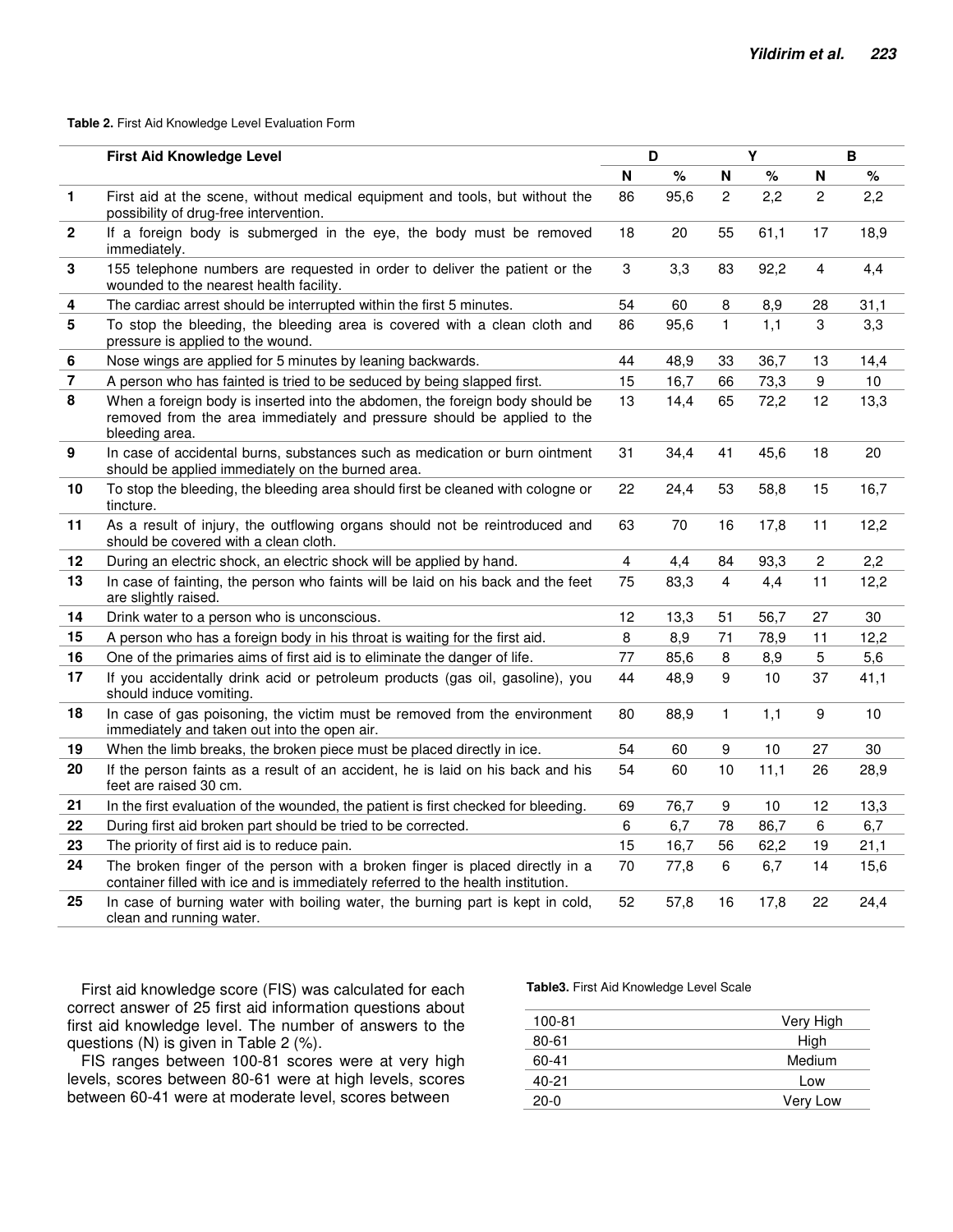40-21 were at low levels and scores from 20-0 were interpreted as very low levels. The mean FIS of the participants was  $62,04 \pm 12,76$ . This score is high according to the scale. In the first evaluation of the injured, 90% of the participants, 63.3% of the nose bleeding, 54.4% of the burns, 90% of acid etc. 93,3% of the first-aid applications in limb fractures.

## **DISCUSSION AND RESULT**

Duman et al. In their study conducted in 2013, the relationship between university students' level of knowledge on different subjects related to first aid, gender, department of education and education and training course were found statistically significant. In our study, first aid knowledge levels of the participants; There were no significant differences between the groups in terms of gender, age and first aid education.

Erkan and Göz; in a study carried out in 2006, it was determined that most of the teachers (68.4%) did not receive education on first aid before. Similarly, in a study conducted by Dinçer et al. In 2000, 62.3% of the participants stated that they did not receive first aid training. In our study, 72.2% of the participants stated that they did not receive training.

Dinçer et al. (2000) reported that the majority of educators who did not know the first aid applications related to caustic drinking were found to have a high prevalence. In the studies carried out by Duman et al. In 2013, the percentage of students who were poisoned with caustic substances should be vomited immediately (45.3%). In the study conducted by Nayir et al. In 2011, the approach to the patient (29.4) who swallowed an acidic or basic substance with supportive nature was one of the least correctly answered questions; In our study, 90% of the participants were treated with acid and so on. It was seen that they did not know the first aid applications in drinking substances.

Duman et al. (2013) found that the majority of the students (77.3%) were kept in the upright position in the nasal bleeding and pressure on the nasal root. In contrast, in the study conducted by Nayir et al. In 2011, at least one of the questions that were answered correctly was the approach to the nosebleed patient (39.8). Similarly, in our study, more than half of the participants with a rate of 63.3% were found to be insufficient for first aid in nosebleeds.

In the study conducted by Nayir et al. In 2011, one of the questions that were answered at least correctly was the approach to the burned patient (21.4). Similarly, in our study, 54.4% of the participants did not know the first aid applications in burns.

## **CONCLUSION**

According to the findings obtained from this study, which was conducted with the aim of determining the knowledge status of the primary school teachers in primary schools, the level of knowledge of the participants about first aid was high. Participants; first aid priorities, first evaluation of the injured, approach to an unconscious person, nosebleeds, burns, acid and so on. information deficiencies in drinking and limb fractures. In this respect, it is recommended that the courses related to first aid should be applied in the curricula of teacher training schools. In universities, training and seminars on first aid should be organized for students. It should be kept in mind that with the aid of basic first aid training, it is possible to save a child's life or prevent life-long disabilities.

### **REFERENCES**

- Altindiş Selma, Tok Şeyda, Aslan Gürkan Ferhat, Pilavci Adigül Merve Ekerbiçer Hasan Çetin, Altindiş Mustafa (2017). ÜniversiteÖğrencilerinin İlk Yardım Bilgi DüzeylerininDeğerlendirilmesi, SakaryaTıp Dergisi. 7(3):125-130.
- Altindiş Selma, Tok Şeyda, Aslan Gürkan Ferhat, Pilavci Adigül Merve Ekerbiçer Hasan Çetin, Altindiş Mustafa<br>ÜniversiteÖğrencilerinin İlk Yardım ÜniversiteÖğrencilerinin İlk Yardım Bilgi DüzeylerininDeğerlendirilmesi, SakaryaTıp Dergisi. 7(3):125-130
- Altindiş Selma, Tok Şeyda, Aslan Gürkan Ferhat, Pilavci Adigül Merve Ekerbiçer Hasan Çetin, Altindiş Mustafa (2017). ÜniversiteÖğrencilerinin İlk Yardım Bilgi DüzeylerininDeğerlendirilmesi, SakaryaTıp Dergisi. 7(3):125-130
- Dinçer Çağlayan, Atakurt Yıldırve Şimşek Işıl (2000). OkulöncesiEğitimcilerinin İlk Yardım Bilgi DüzeyleriÜzerine Bir Araştırma, Ankara ÜniversitesiTıpFakültesiMecmuası, Cilt:53, Sayı:1:31-38.
- Duman Nuriye, Koçak Cemve Sözen Cemil (2013). ÜniversiteÖğrencilerinin İlk Yardım Bilgi Düzeyleri VeBunu Etkileyen Faktörler, Hitit Üniversitesi Sosyal Bilimler Enstitüsü Dergisi, Cilt:6, Sayı:1: 57-70.
- Erkan Medineve Göz Figen (2006). ÖğretmenlerinİlkyardımKonusundaki Bilgi DüzeylerininBelirlenmesi, Atatürk ÜniversitesiHemşirelikYüksekokuluDergisi; Cilt:9, Sayı:4: 63- 68.
- Erkan Medineve Göz Fügen (2006). Öğretmenlerin İlk DüzeylerininBelirlenmesi, Atatürk ÜniversitesiHemşirelikYüksekokuluDergisiCilt: 9 Sayı. 4: 63-68
- Köksoy Sümbüle, Öncü Emine, Şermet Şenayve Sungur Mehmet Ali (2012). CezaevindeBulunanMahkumların İlk Yardım Bilgi Düzeyleri, TürkiyeAcilTıpDergisi- 12(1):20-24.
- Köksoy Sümbüle, Öncü Emine, Şermet Şenayve Sungur Mehmet Ali (2012). CezaevindeBulunanMahkumların İlk Yardım Bilgi Düzeyleri, Türkiye Acil Tıp Dergisi- 12(1):20-24.
- Köksoy Sümbüle, Öncü Emine, Şermet Şenayve Sungur Mehmet Ali (2012). Cezaevinde Bulunan Mahkumların İlk Yardım Bilgi Düzeyleri, Türkiye Acil Tıp Dergisi- 12(1): 20-24.
- Nayir Tufan, Uskun Erkan, Türkoğlu Hakan, Uzun Ertan, Öztürk Mustafa Ve Kişioğlu A. Nesimi (2011), Isparta İl Merkezinde Görevli Öğretmenlerin İlkyardım Bilgi Düzeyleri Ve Tutumları, Süleyman Demirel Üniversitesi Tıp Fakültesi Dergisi-18(4): 123-127.